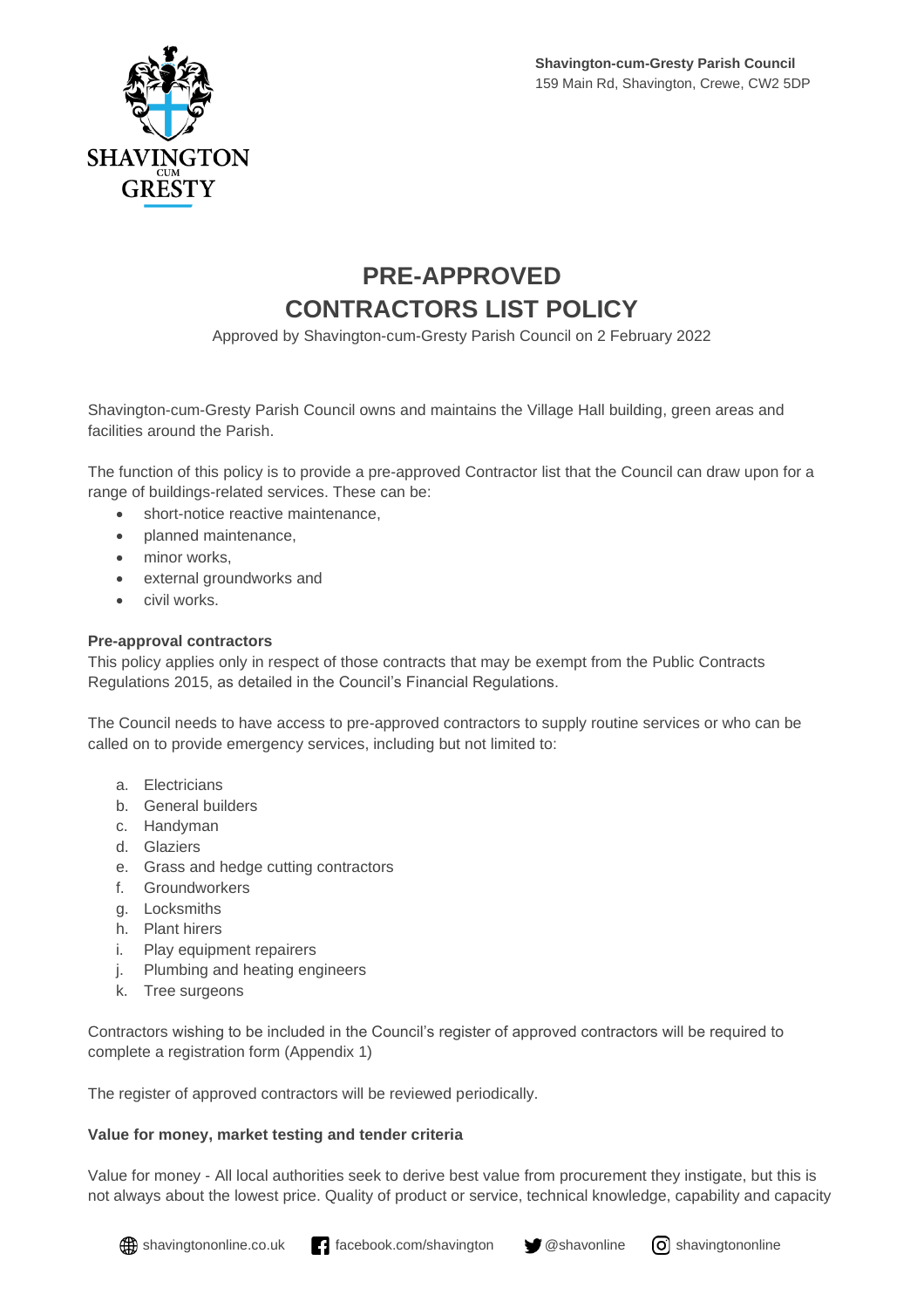

to deliver, resources, including financial resources, to support, previous experience and safety record, all play a part in determining which contractor is used.

At times specialist knowledge may be required, which may be derived also from previous involvement where previous work, may also help to keep pricing at competitive levels.

However previous use and experience should not deter new entrants from wishing to seek selection as an approved contractor.

Where general product of a more transactional nature, with little perceived risk, is being considered (eg Stationery, cleaning materials, low value tools) then use of the internet to enable competitive comparison of product and price will be used.

Market Testing - if the procurement is of a general nature and not requiring specialist skills and knowledge, nor have significant risk attached to it, it may be a simple exercise to seek comparative quotations from three existing contractors. This will help obtain a benchmark price, which if other characteristics meet procurement requirements, may be the determining factor for selection.

There is however an administrative cost in seeking competitive quotations and therefore Market testing should only be used where it is financially effective to do so. This effectiveness will relate to type of contract, degree of complexity and specialism required, safety risk and overall value of works to be placed and will always be in accordance with the Council Finance Regulation

#### **Application process and Council requirements**

Once a year an advert will be placed in the Parish Council's newsletter, on social media and posters will be displayed in the Parish Council Noticeboards asking businesses to register their interest in becoming an approved contractor to Shavington-cum-Gresty Parish Council.

The Council Website will also display an open invitation for any business wishing to supply the Parish Council with its services to register their interest.

All existing contractors will also be contacted to seek renewal of their interest.

Those that are approved are not guaranteed that quotations will be sought from them but wherever possible the ambition of Shavington-cum-Gresty Parish Council will be to foster and develop relationships where possible to do so.

By being selected, an approved contractor will consent to allowing their name to be published as an approved contractor.

#### **Approved contractors list**

A list of approved contractors will be available for reference on Shavington-cum-Gresty Parish Council Website.

If invitations to quote for business are requested from Approved Contractors and are not responded to on three consecutive occasions, then there will be an assumption that the Pre Approved Contractor no longer

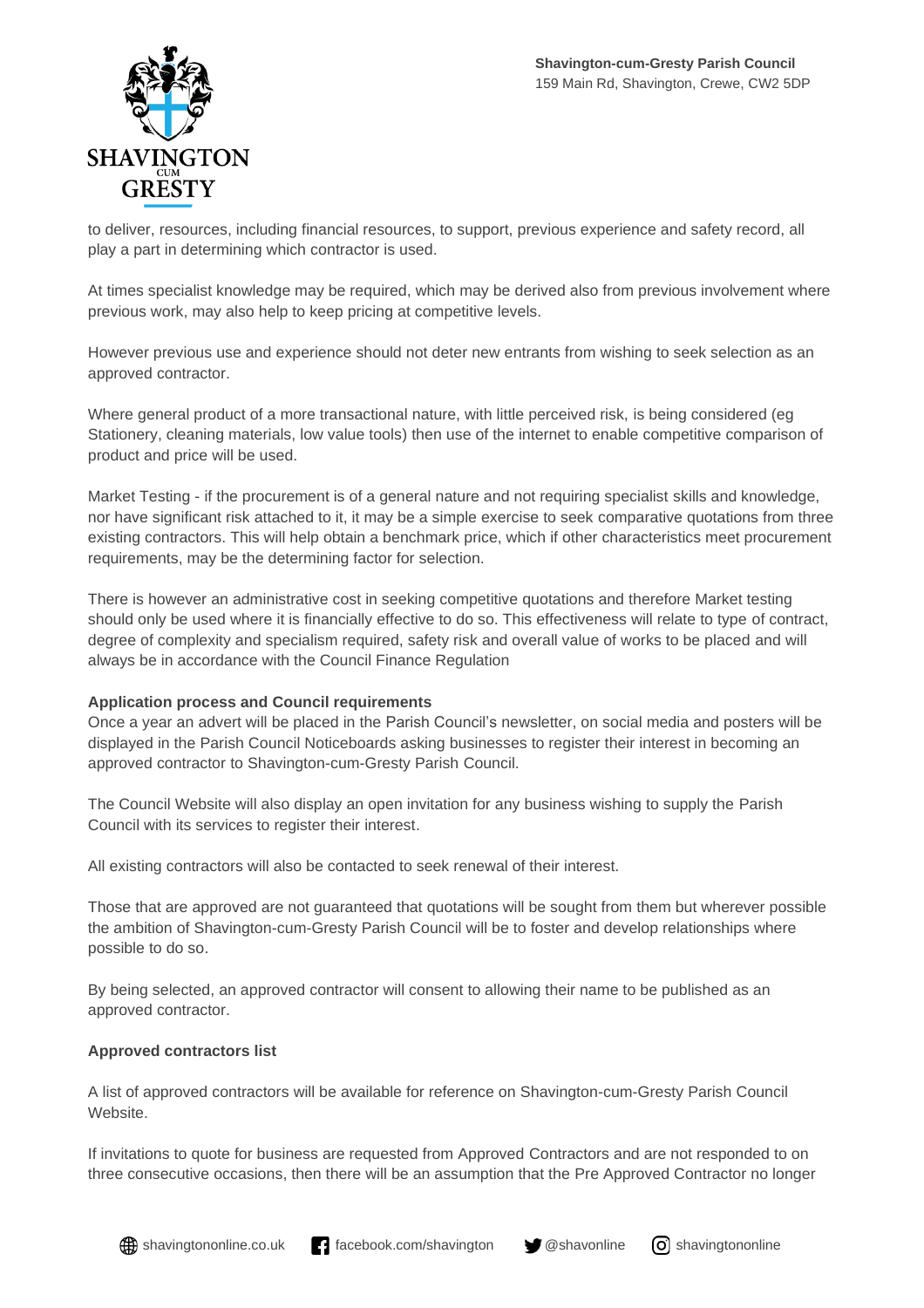

wishes to be part of the seeking of competitive quotation process and will be removed from the approved Pre-Approved Contractors list

Where the nature of works lends itself to an hourly based payment prospective, Contractors will be asked to provide:

- a. an hourly rate for works carried out
- b. a call out rate
- c. out of hours charges (core hours 8am to 6pm)
- d. travelling time costs if applied
- e. anticipated response times for emergency related works.

Where materials are provided the amount of percentage mark up to cover administrative.

All prospective contractors must agree for their information to be made publicly available for reference on the Councils website.

All pre-approved contractors must inform in writing the Council if they intend to sub-contract the works and the proposed sub-contractors. Once the contract has been awarded, the Council will require the main contractor to notify the name, contract details and legal representatives of its sub-contractors.

#### **Monitoring performance**

Value for money in the initial pricing is only one factor when considering the placing of business.

Shavington-cum-Gresty Parish Council wants to establish longer term relationships with Contractors and a key part of this is building confidence in the Contractors ability to deliver and therefore performance will be measured in terms of the Contractor ability to not only deliver but also within time, to the required quality level and compliance with all aspects of the specification of works.

The level of performance measures will be contract specific but where contracts are awarded for outsourcing delivery of services and involve continual delivery of services, monitoring of performance levels will be more frequent.

It will not be unusual for liquidated damages to be imposed where services are not carried out in accordance with the requirements of the contract.

#### **Shavington-cum-Gresty Parish Council obligations to contractors**

In furtherance of wishing to establish longer term relationships with contractors, and help business, especially local business, to prosper, it is keen to work with contractors in an open and transparent way.

Shavington-cum-Gresty Parish Council recognises that simply by seeking competitive quotations this may not provide all the information necessary for a business to effectively quote and therefore will as a matter of course make itself available to discuss the requirements face to face with any prospective contractor.

Any variation to the works proposed will be agreed by way of a separate side letter and either amended or additional purchase order reflecting the agreed variation.

 $\bigoplus$  shavingtononline.co.uk facebook.com/shavington  $\bigcirc$  @shavonline  $\bigcirc$  shavingtononline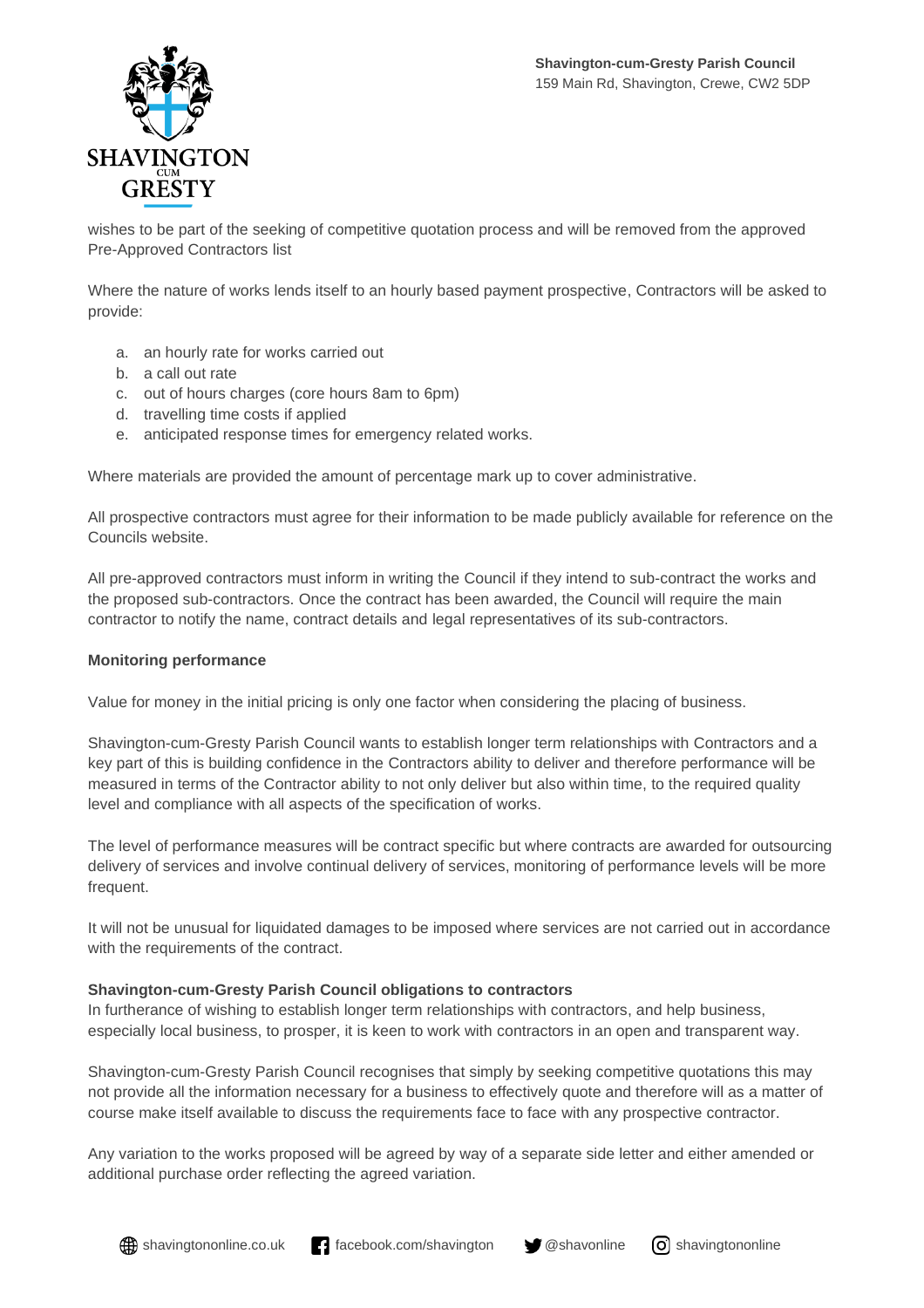

Providing all works have been completed and contractors' bank details have been provided, payment will be made by BACS upon receipt of invoice within a maximum period of 28 days, although the aim will be to make payment within 14 days wherever possible.

Shavington-cum-Gresty Parish Council is aware of the impact of cash flow on small business and where appropriate and by prior agreement stage payment may be considered.



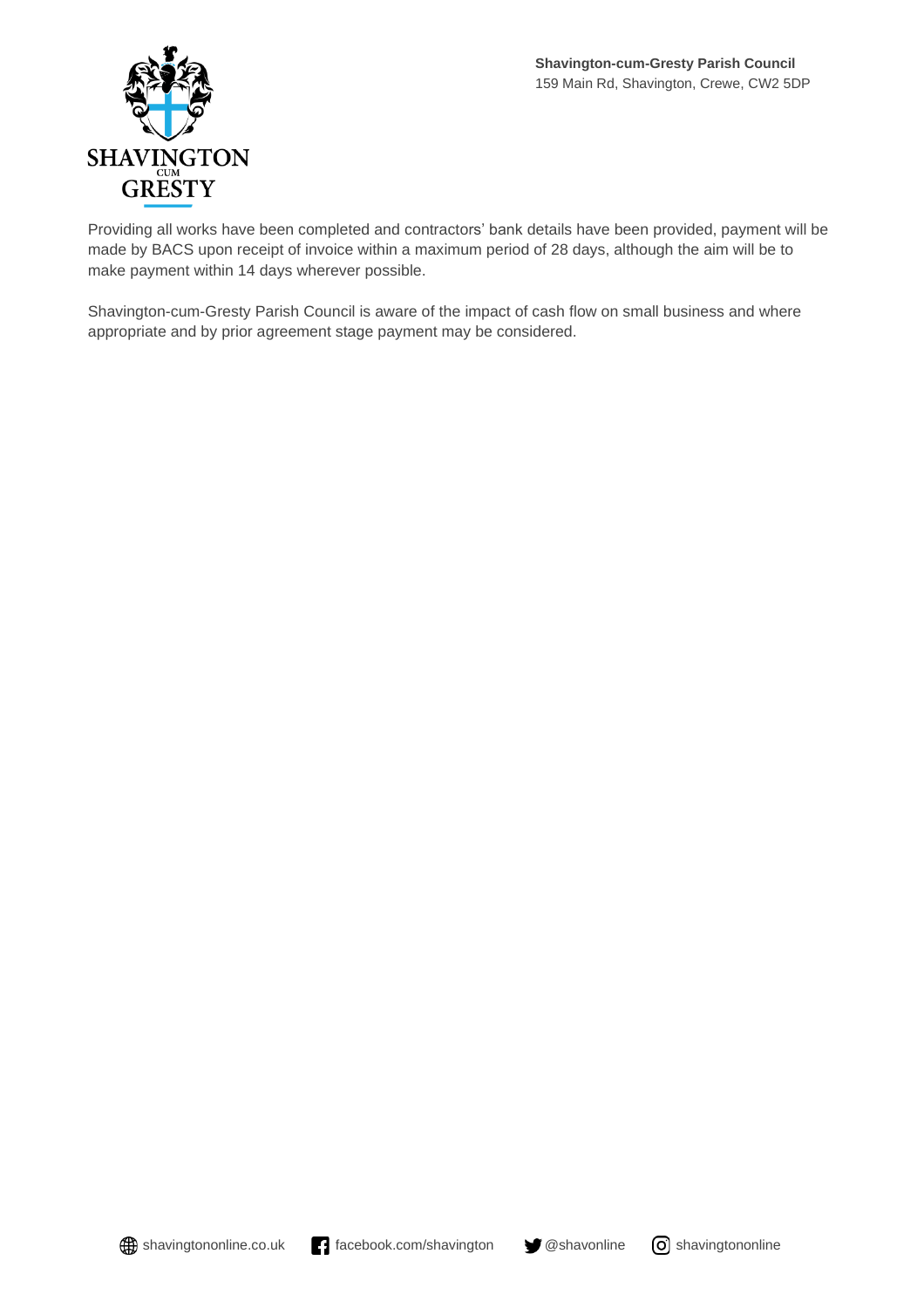

# **SHAVINGTON-CUM-GRESTY PARISH COUNCIL APPROVED CONTRACTORS' APPLICATION FORM**

| <b>Business Name</b>                      |  |
|-------------------------------------------|--|
| <b>Business address</b>                   |  |
| Postcode                                  |  |
| Telephone number                          |  |
| Email address                             |  |
| Service provided                          |  |
| Year in the business                      |  |
| Memberships/Professional<br><b>Bodies</b> |  |
| References                                |  |
| <b>Contact Name</b>                       |  |
| Address                                   |  |
| Contact details                           |  |

| Declaration                     | I understand that the Council requires me to hold a PLI for a                        |  |
|---------------------------------|--------------------------------------------------------------------------------------|--|
| (please tick as<br>appropriate) | minimum of £10,000,000                                                               |  |
|                                 | I confirm that I will supply a copy of my PLI policy schedule annually<br>at renewal |  |